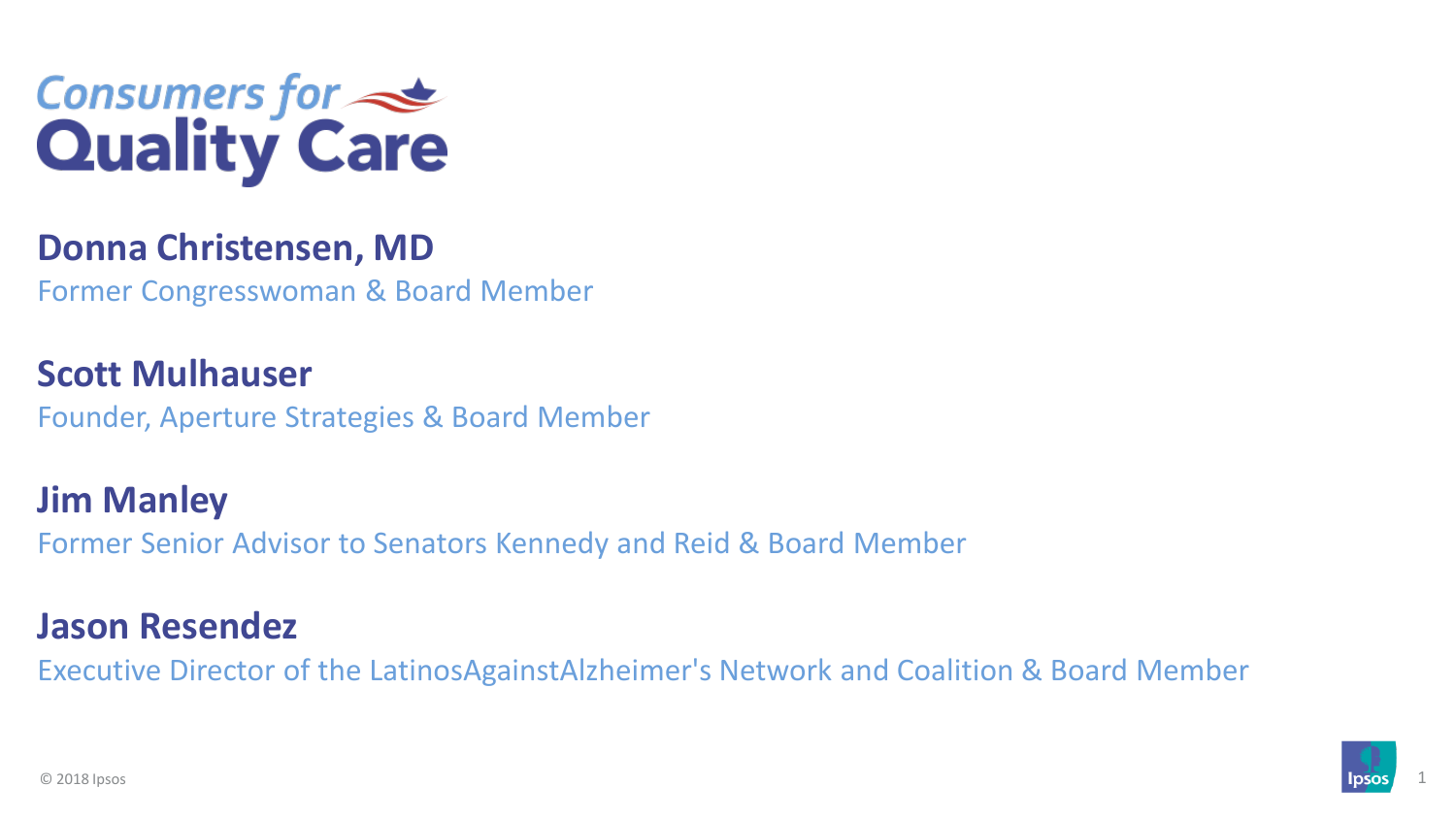# **Executive summary**

- Americans are acutely worried about paying for health care even more than they worry about costs associated with retirement, college, housing, or child care.
- What people pay is the main pain point: Americans are more concerned about premiums, deductibles, and co-pays than they are about access to care or quality of care.
- When asked who is responsible for their out-of-pocket costs, Americans mostly blame insurance companies, pharmaceutical companies, and the federal government.
- Although the majority of Americans are able to get health care when they need it, there are troubling indicators about quality and access.
- Regardless of political persuasion, Americans share common frustrations about their health care, and have shared priorities for change.

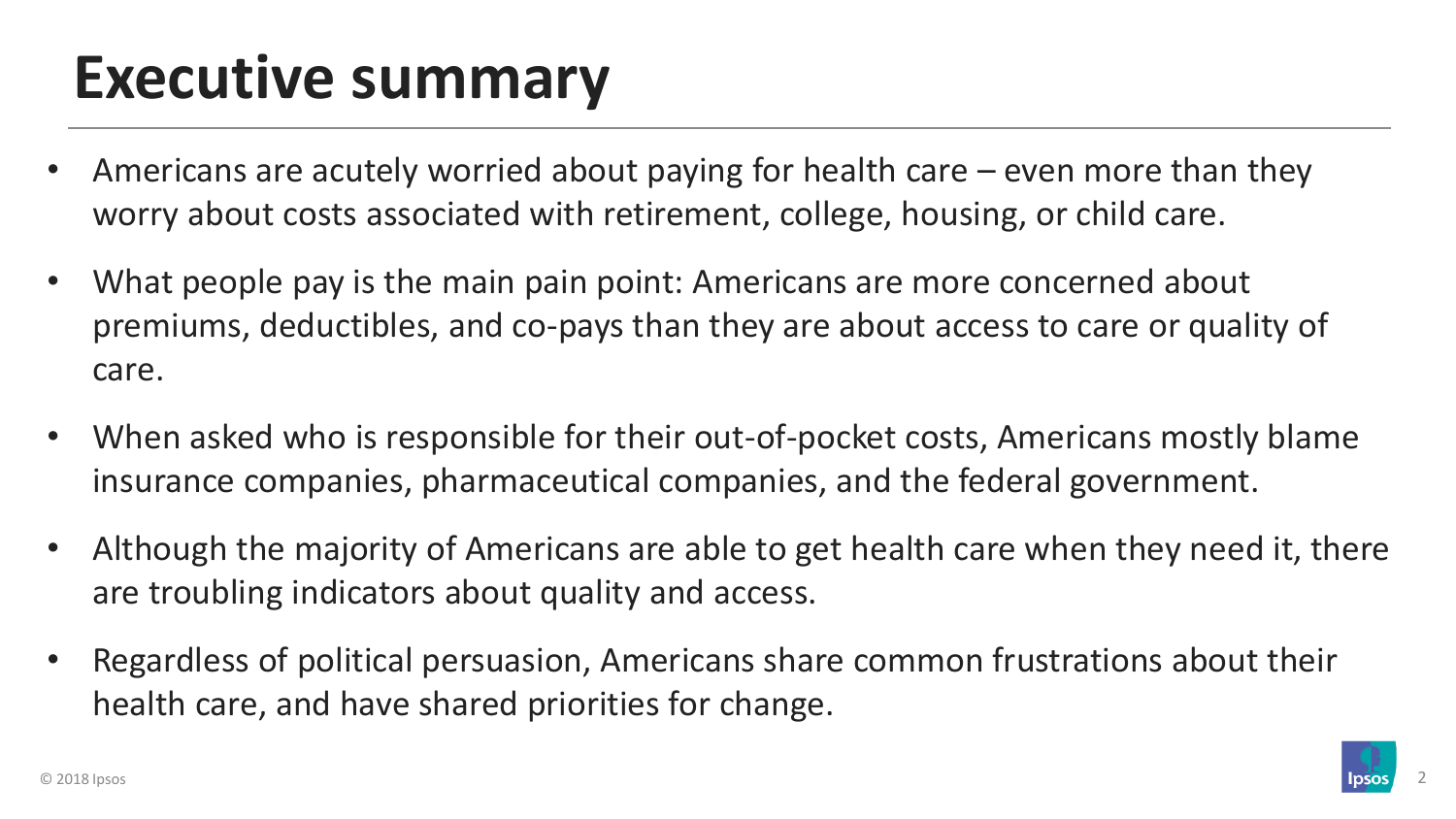#### **A large majority of Americans are concerned about the cost of health care – more so than paying for retirement, college, housing, and child care**



© 2018 Ipsos **3 Ipsos** 3 **3** *Q1 How concerned are you, if at all, with the costs of the following: [ITEM] Are you very concerned, somewhat concerned, somewhat unconcerned, or very unconcerned? Base: All Respondents (Total n=1700)*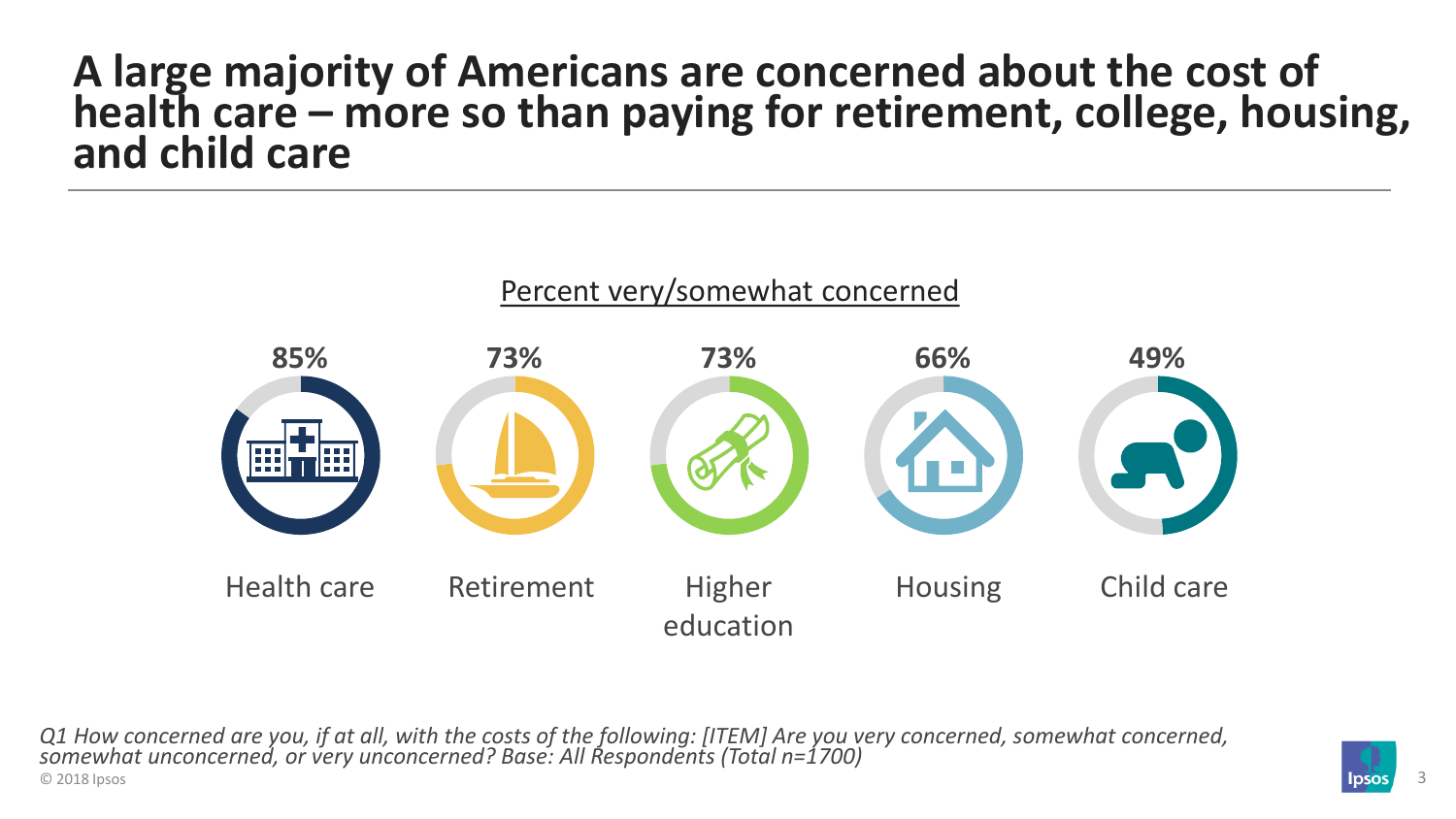#### **Premiums, co-pays, deductibles are top concerns for many Americans**



© 2018 Ipsos **Alphants Accounts and Security Accounts and Security Accounts and Security Accounts and Security Accounts 4 and Accounts 4 and Accounts 4 and Accounts 4 and Accounts 4 and Accounts 4 and Accounts 4 and Accoun** *Q3 From the following list, which health care issue is most important to you? Q4 And from the same list, which health care issue is the second most important to you? Base: All Respondents (Total n=1700)*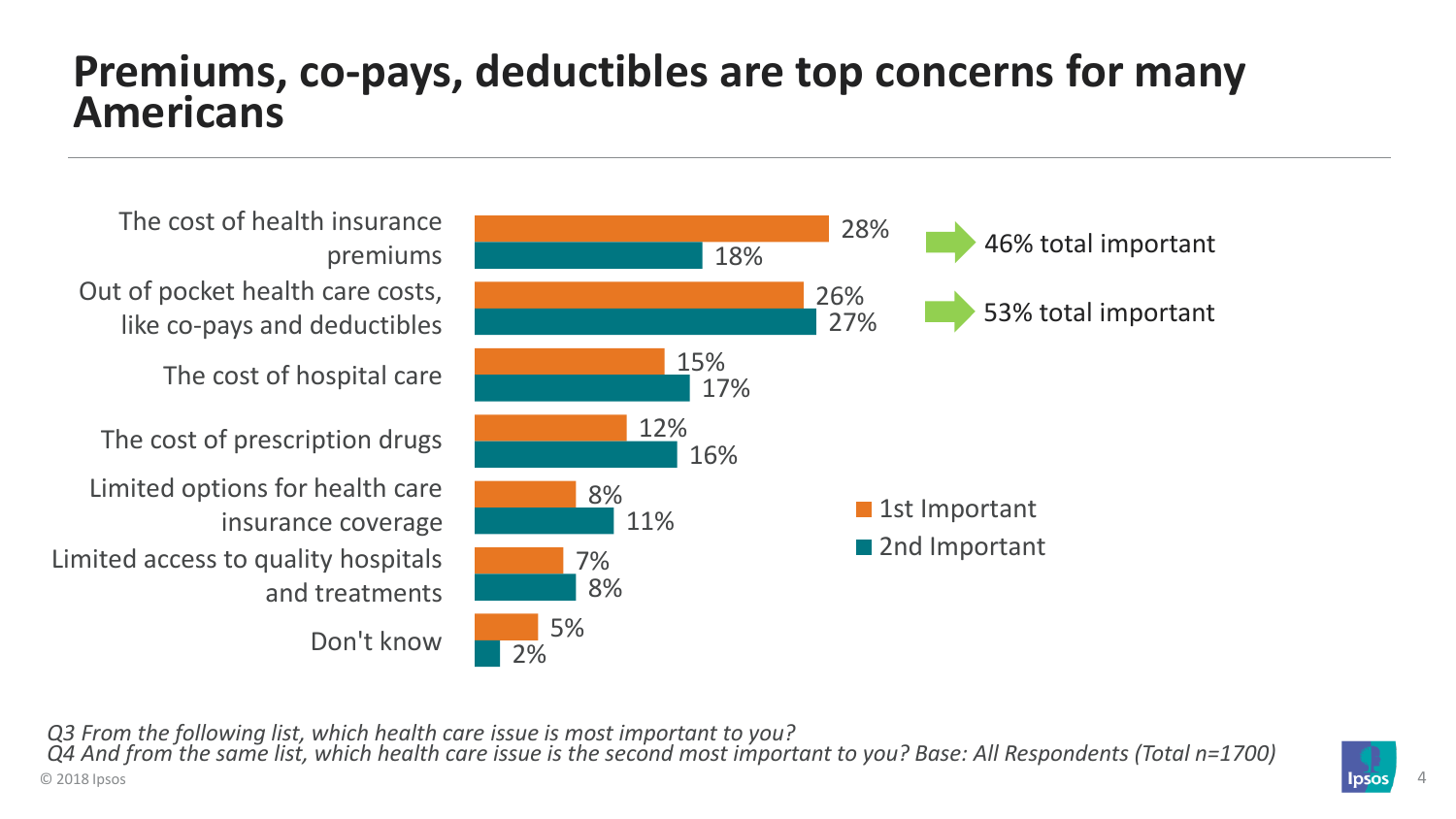## **Americans see insurance and Rx companies as most responsible for health care costs**



© 2018 Ipsos **Figure 1.0 Automobile 2.0** Automobile 2.018 Ipsos **Figure 1.0** Automobile 2.018 Ipsos **Figure 1.0** Automobile 2.018 Ipsos **Figure 1.0** Automobile 2.018 Ipsos **Figure 1.0** Automobile 2.018 Ipsos **Figure 1.0** A *Q7 From the following list, which TWO do you think are most responsible for the costs that you pay out of pocket for health care? Base: All Respondents (Total n=1700)*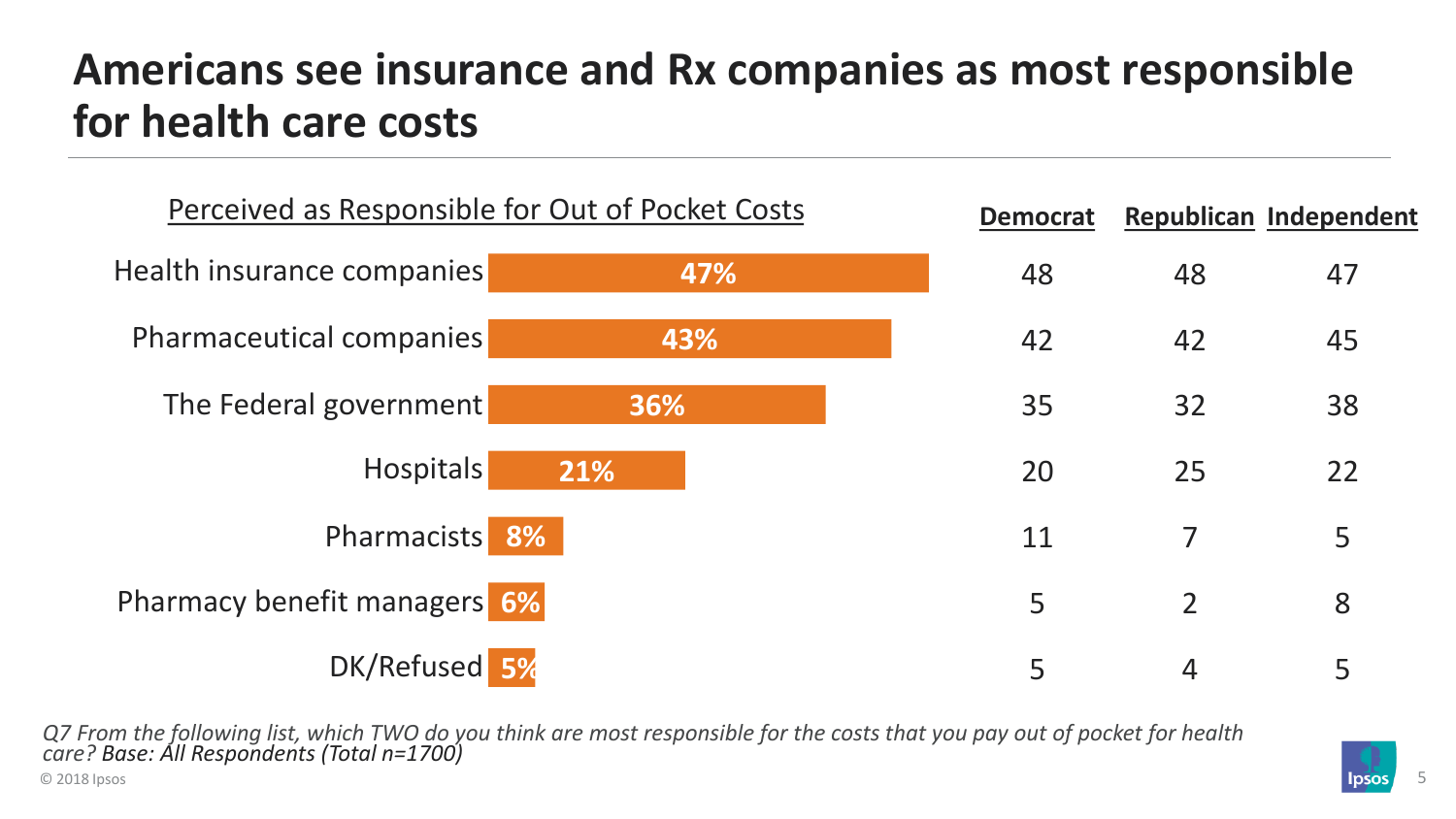#### **There are troubling indicators about trust in the system, quality, and access**



© 2018 Ipsos **Figure 1.0 Automobile 2.0** Automobile 2.018 Ipsos **Figure 1.0** Automobile 2.018 Ipsos **Figure 1.0** Automobile 2.018 Ipsos **Figure 1.0** Automobile 2.018 Ipsos **Figure 1.0** Automobile 2.018 Ipsos **Figure 1.0** A *Q14 When it comes to the physician or medical provider that provides most of your care, do you agree or disagree with the following statements. Base: All Respondents (Total n=1700)*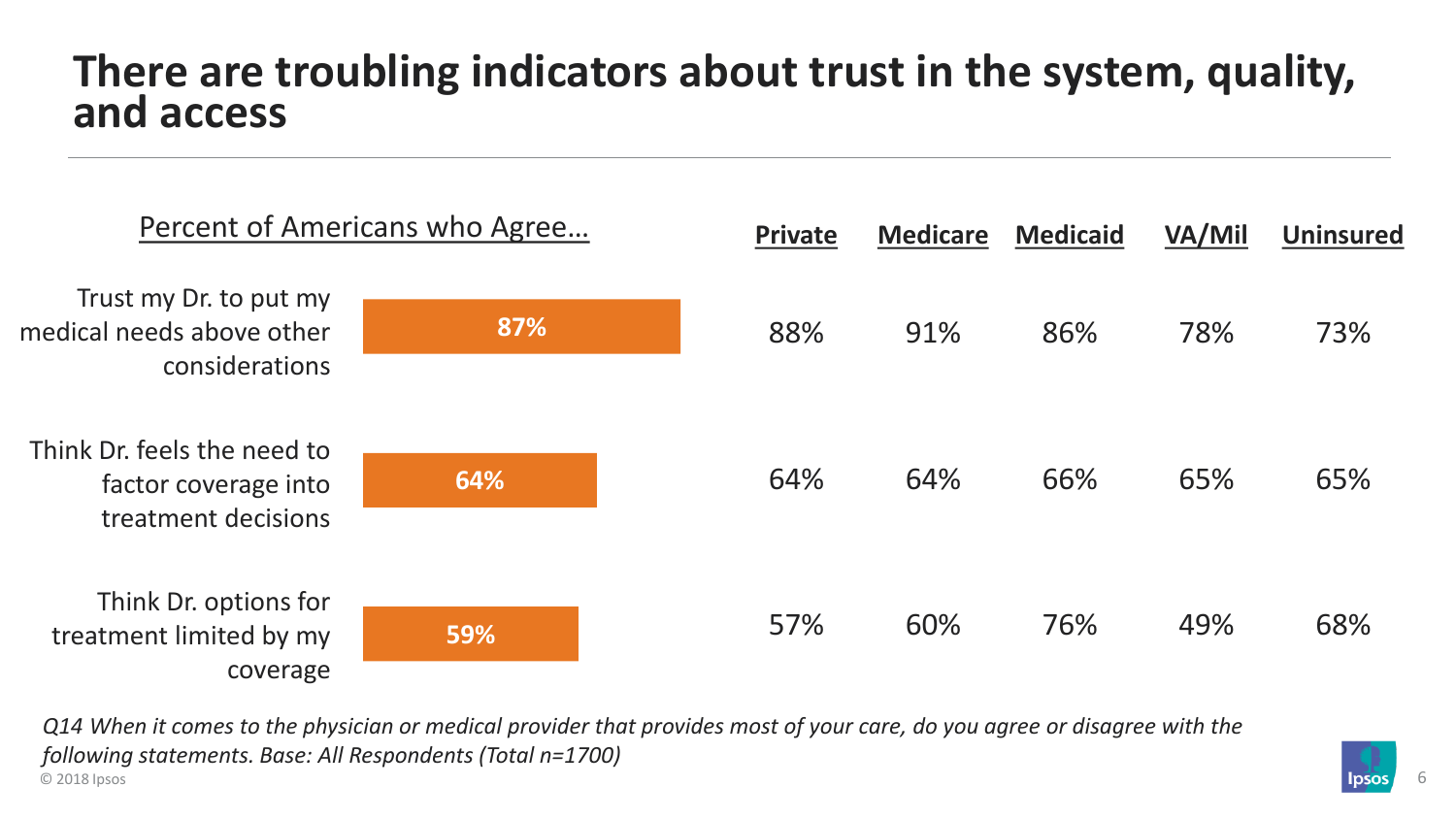## **And a clear feeling that coverage benefits are less generous than previously**



© 2018 Ipsos **Proposed in the contract of the contract of the contract of the contract of the contract of the contract of the contract of the contract of the contract of the contract of the contract of the contract of the** *Q14 When it comes to the physician or medical provider that provides most of your care, do you agree or disagree with the following statements. Base: All Respondents (Total n=1700)*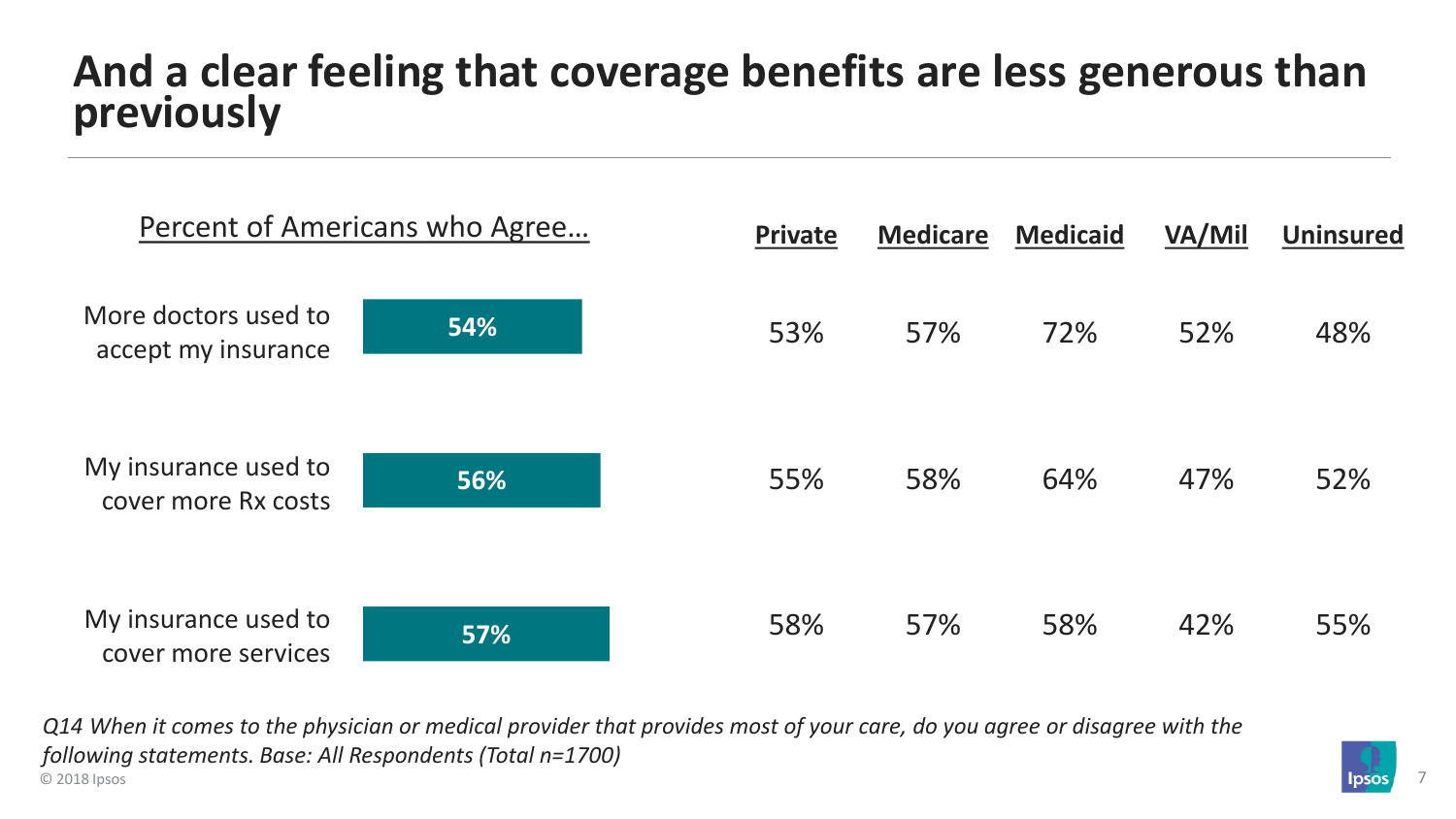## **Top health care frustrations include difficulty understanding medical bills, getting answers, and accessing specialists**

|                                            |            | $\underline{All}$ | <b>Good health</b> | <b>Fair health</b> | <b>Poor health</b> |
|--------------------------------------------|------------|-------------------|--------------------|--------------------|--------------------|
| Understanding your medical<br>bills        | 14%<br>24% | 38%               | 35%                | 49%                | 45%                |
| Getting answers from<br>insurance Co.      | 23%<br>15% | 38%               | 36%                | 45%                | 47%                |
| Access to appointments with<br>specialists | 8%<br>19%  | 27%               | 25%                | 35%                | 34%                |
| Access to routine doctor's visits          | 9%         | 14%               | 11%                | 22%                | 28%                |
| Access to prescription<br>medicines        | 4%<br>10%  | 14%               | 12%                | 20%                | 20%                |
| Access to emergency medical<br>needs       | 4%<br>9%   | 13%               | 11%                | 20%                | 21%                |

 $\blacksquare$  Very difficult  $\blacksquare$  Somewhat difficult

© 2018 Ipsos **Burnet Contains a Second Contains a Second Contains a Second Contains a Second Contains a Second Contains a Second Contains a Second Contains a Second Contains a Second Contains a Second Contains a Second Con** *Q8 Thinking about your health care in general, how easy would you say [ITEM] is? Would you say it is very easy, somewhat easy, somewhat difficult, or very difficult? Base: All Respondents (Total n=1700)*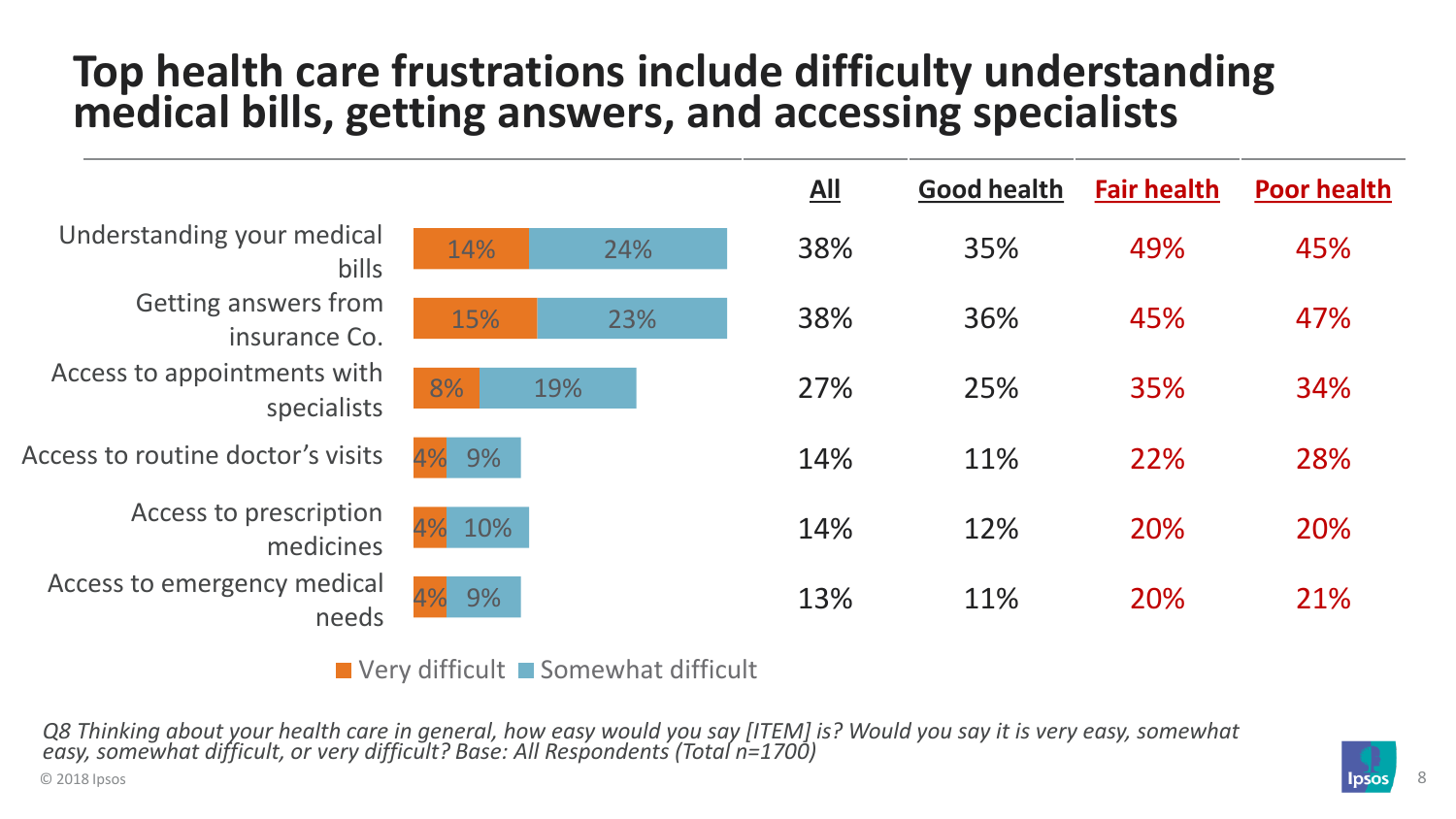# **Regardless of political leaning, Americans rate the quality of health care in the U.S. similarly**



© 2018 Ipsos Processes and the set of the set of the set of the set of the set of the set of the set of the set of the set of the set of the set of the set of the set of the set of the set of the set of the set of the set *Q2 Thinking about the health care system in America as a whole, overall, how would you rate the quality of health care in this country? Base: All Respondents (Total n=1700)*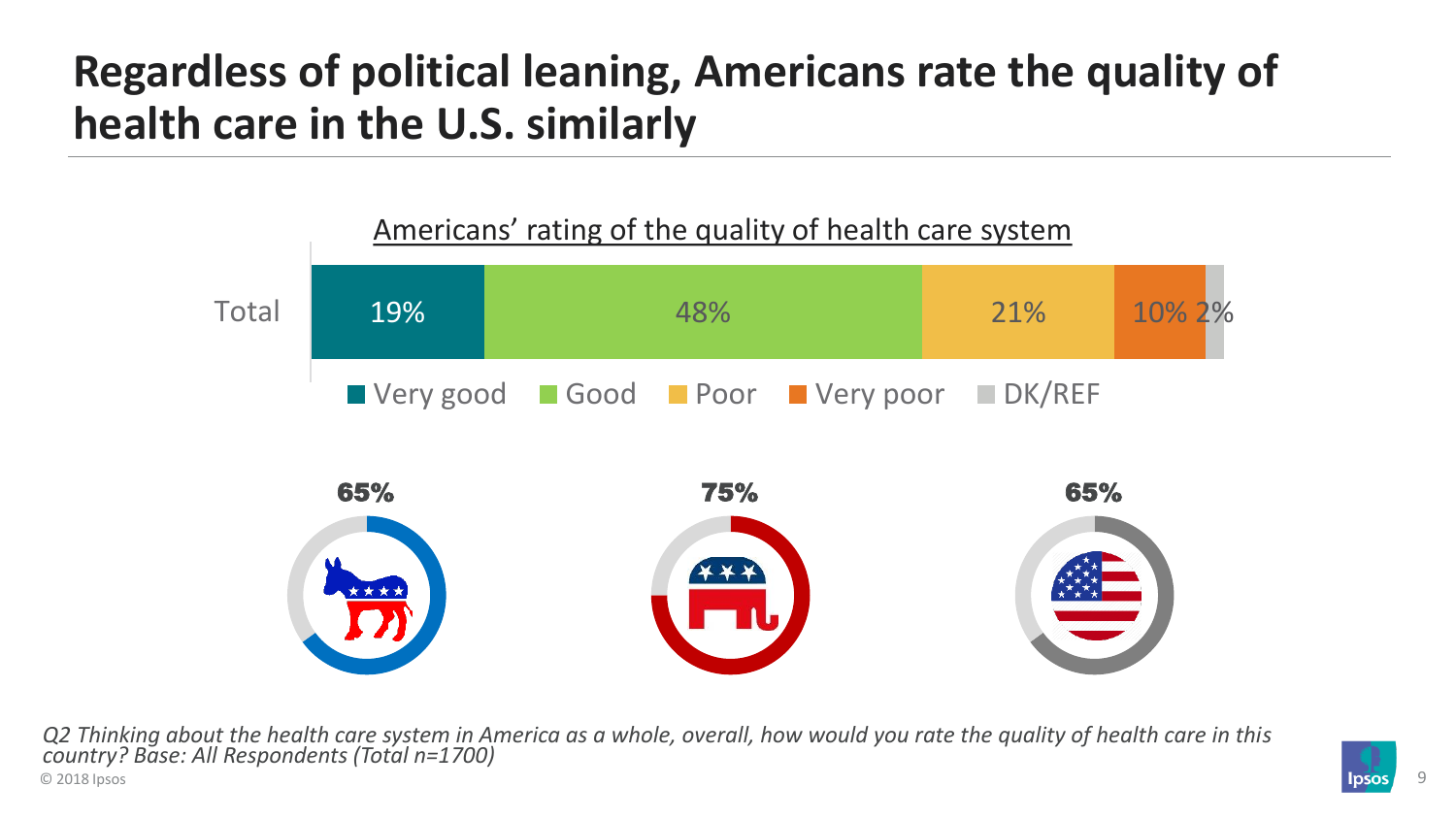## **Americans are more likely to vote for a candidate who supports more transparency and lowering out-of-pocket costs**



© 2018 Ipsos 10 *Q20 I am going to read you a series of statements. For each one, please tell me if it makes you more or less likely to support a candidate for Congress. Base: Split sample(Total n=1700)*